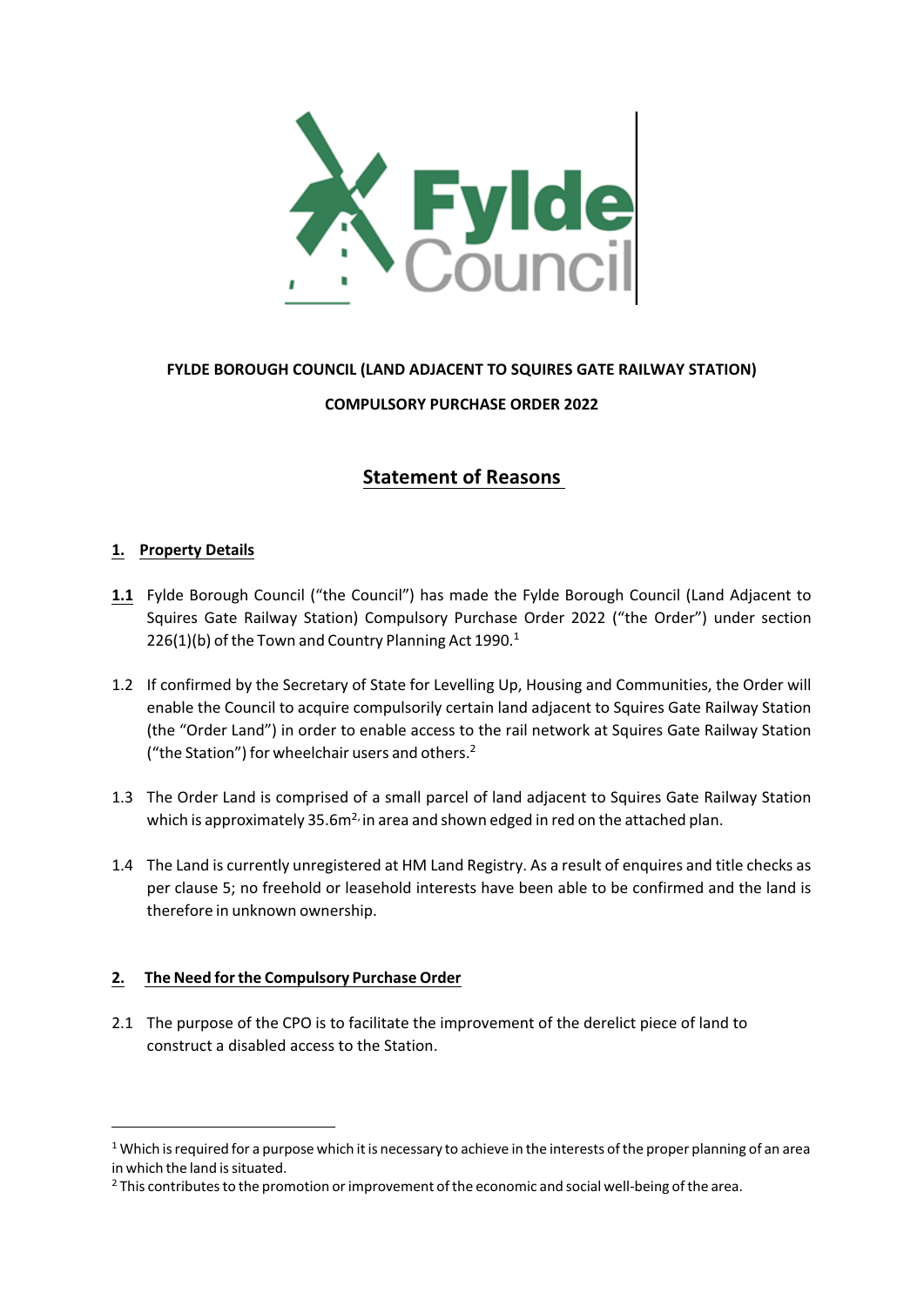2.2 If the Council does not use the compulsory purchase powers, there is no realistic prospect of it acquiring the land and therefore providing the access that is required.

# **3. Background**

- 3.1 The Station can presently only be reached via a flight of 30 steps from Squires Gate Lane. This means that wheelchair users and others who are unable to use the steps are not able to access the Station.
- 3.2 The Council resolved 5 July 2021 as follows:
	- *1. Approve, in principle, to the making of a Compulsory Purchase Order for land adjacent to Squires Gate Station to enable an accessible route to the station platform to be created; and*
	- *2. Note that a report was presented to Finance and Democracy Committee (28 June 2021) to request Delegation of authority to the Director of Development Servicesto acquire the land by purchase outside any compulsory purchase process provided that the purchase price and other terms are, in his opinion, broadly consistent with the aspirations and expectations of the Council; and*
	- *3. Note that a report was presented to Finance and Democracy Committee (28 June 2021) to request a funded capital budget increase of £1,000 in 2021/22 from the Capital Investment Reserve for additional legal and surveying fees associated with the CPO process subject to Council approval of the Compulsory Purchase Order.. It considered a report setting out the outcome of efforts to acquire the Order Land by agreement and recommending compulsory acquisition, if a final attempt to acquire the property by agreement should prove unsuccessful.*
- 3.3 The Council further resolved on XXXXX as follows:

*XXX*

# **4. The Enabling Power**

4.1 Section 226(1)(b) of the Town and Country Planning Act 1990 gives a Local Authority, with the approval of the Secretary of State, power to compulsorily acquire land which is required for a purpose which it is necessary to achieve in the interests of the proper planning of the area which the land is situated. $3$ 

# **5. Effortsto locate the owner**

5.1 The land is not registered at HM Land Registry("HMLR").

<sup>&</sup>lt;sup>3</sup> The Act gives the facility to carry out any development, redevelopment, or improvement on or in relation to land.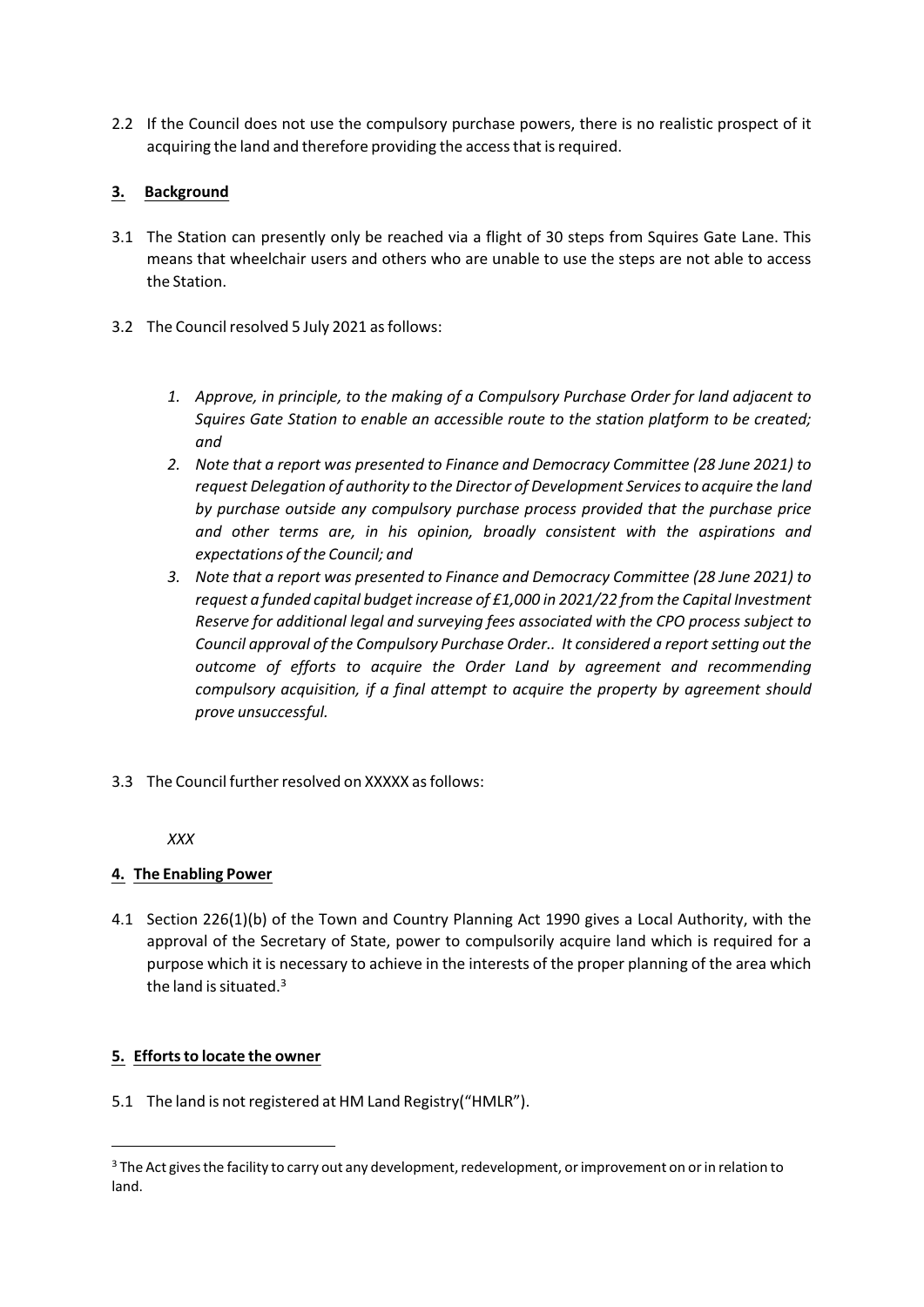- 5.2 The Council has made extensive efforts over several years to try and locate the owner or qualifying persons.<sup>4</sup> Inquiries have been made based upon information gathered through inspection of the Land registry title documents, site inspections and enquires, reviewing historic planning permissions and writing to all the owners of adjacent land. Unfortunately, all attempts to find the owner have been unsuccessful, save as set out in paragraphs 5.4 to 5.6.
- 5.3 In particular, Network Rail have advised they were not the owners and hold no interest over the Order Land and Persimmon Homes, who have constructed a housing development on the adjacent land, have advised the Order Land is not within their curtilage and they do not own the land.
- 5.4 On the 15<sup>th</sup> April 2019, Norman Blair of Blair Estates claimed he was the owner of the land and advised he would transferthe land to the Council for a sum of money pluslegal fees.
- 5.5 The Council agreed to purchase the land and pay the legal costs, provided that the Mr Blair first registered their ownership with HMLR. Mr Blair advised that he was only willing to proceed if the Council guaranteed that costs would be covered even if the registration process failed. The Council were not willing to commit public money to the process with the risk that they did not acquire the land. The Council negotiated a purchase price and legal fees based on the title being registered, and this was accepted by the Mr Blair. Mr Blair advised that he had given his solicitor formal instructions to proceed with this matter and prepare a statutory declaration to enable registration of the Order Land with HMLR.
- 5.6 Subsequently, between 2019 and 2021 the Council communicated with Mr Blair's solicitors regarding the registration of the land.
- 5.7 The Council followed up the process at least monthly during this period. However, on the 2<sup>nd</sup> March 2021 the Council was advised by the solicitors that they had received no further instructions to progress. As Mr Blair had not registered the Order Land at HMLR and had not produced any evidence that satisfied the Council of his ownership of the Order Land, it was determined to pursue the acquisition of the Order Land by compulsory purchase.
- 5.8 The Acquiring Authority has not identified any land within the Order Land that is owned by another local authority, by the National Trust or which forms part of a common, open space land orfield, garden, or allotment.

#### **6. Justification for use of the compulsory purchase powers**

6.1 The public benefit of this disabled access point is significant and will directly benefit may of the residents of both the adjacent housing development and the wider area.<sup>5</sup>

<sup>&</sup>lt;sup>4</sup> This includes an owner, occupier, tenant or person the acquiring authority would be required to give notice to treat (Compulsory Purchase Act 1965, section 5(1)) or a person likely to be entitled to make a claim for compensation under (section 10 of the 1965 Act).

<sup>5</sup> With due regard to the Equality Act 2010, section 149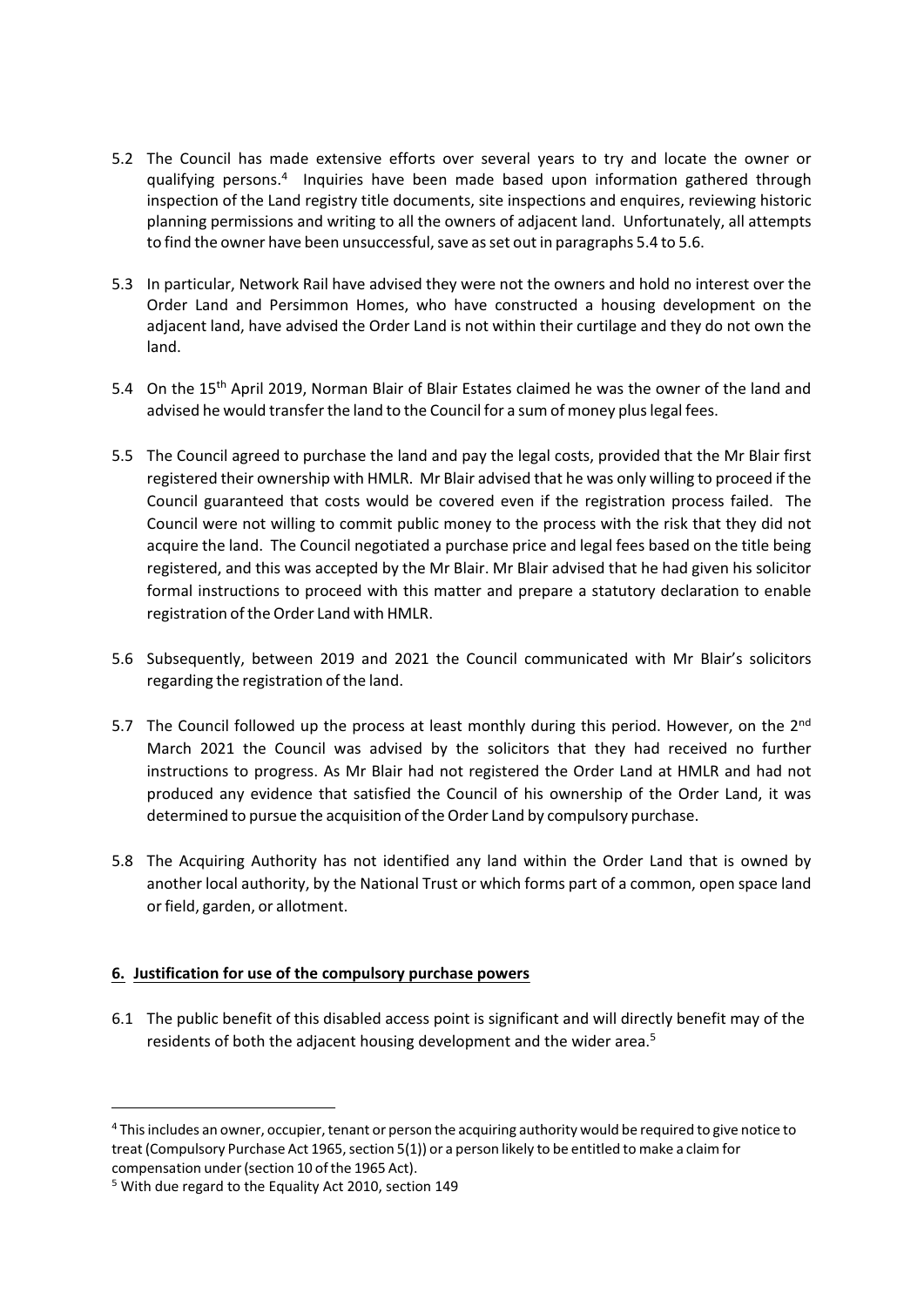- 6.2 Because the area of land is unregistered and no person has been able to produce satisfactory proof of title, the Council have been unable to ascertain the true owner of the Order Land in order to make an offer to purchase the land.
- 6.3 The Council has made sustained efforts over a period of more than 3 yearsto work with potential owners of the land in order to develop the area and create a accessible route to the Station. The Councils strategy has been to support the development of the Order Land to meet the needs to the local area.
- 6.4 The current state of the land is effectively landlocked and derelict and has a negative effect on the amenities in the surrounding area and specifically for certain groups within society who would benefit from an accessible route to the Station.

# **7. Proposals for Use or development of the Order Land**

- 7.1 The Council will work with Network Rail and Northern Rail to remove the wooden fencing, which is temporarily in place, once the Order has been made the development can progress by removing the fence and vehicular access will be restricted from entering the pedestrian route.
- 7.2 The Council will retain ownership of the Order Land but will grant a long leasehold interest to Network Rail if the Order is made.
- 7.3 The Acquiring Authority will work with all parties who have previously been involved in the project to include:
	- 7.3.1 South Fylde Community Rail Partnership who have discussed the access many times over the years.
	- 7.3.2 Northern's Regional Stakeholder Manager and Northern's Community and Sustainability Manager who have been involved with discussions in the past.
	- 7.3.3 Squires Gate Station Friends Group
	- 7.3.4 Northern Accessibility Improvement Manager.

#### **8. Human rights**

- 8.1 The Council has considered whether the powers it seeks to exercise are compatible with the European Convention of Human Rights ("The Convention"). The Convention Rights relevant to compulsory acquisition are as follows:
	- 8.1.1 Article 1 of the first protocol: This protects the rights of everyone to the peaceful enjoyment of possessions. No one can be deprived of possessions except in the public interest and subject to the relevant nation and international laws.
	- 8.1.2 Article 8: This protects private and family life, home, and correspondence. No public authority can interfere with these interests except if it is in accordance with the law and if necessary, in the interests of national security, public safety or the economic wellbeing of the country.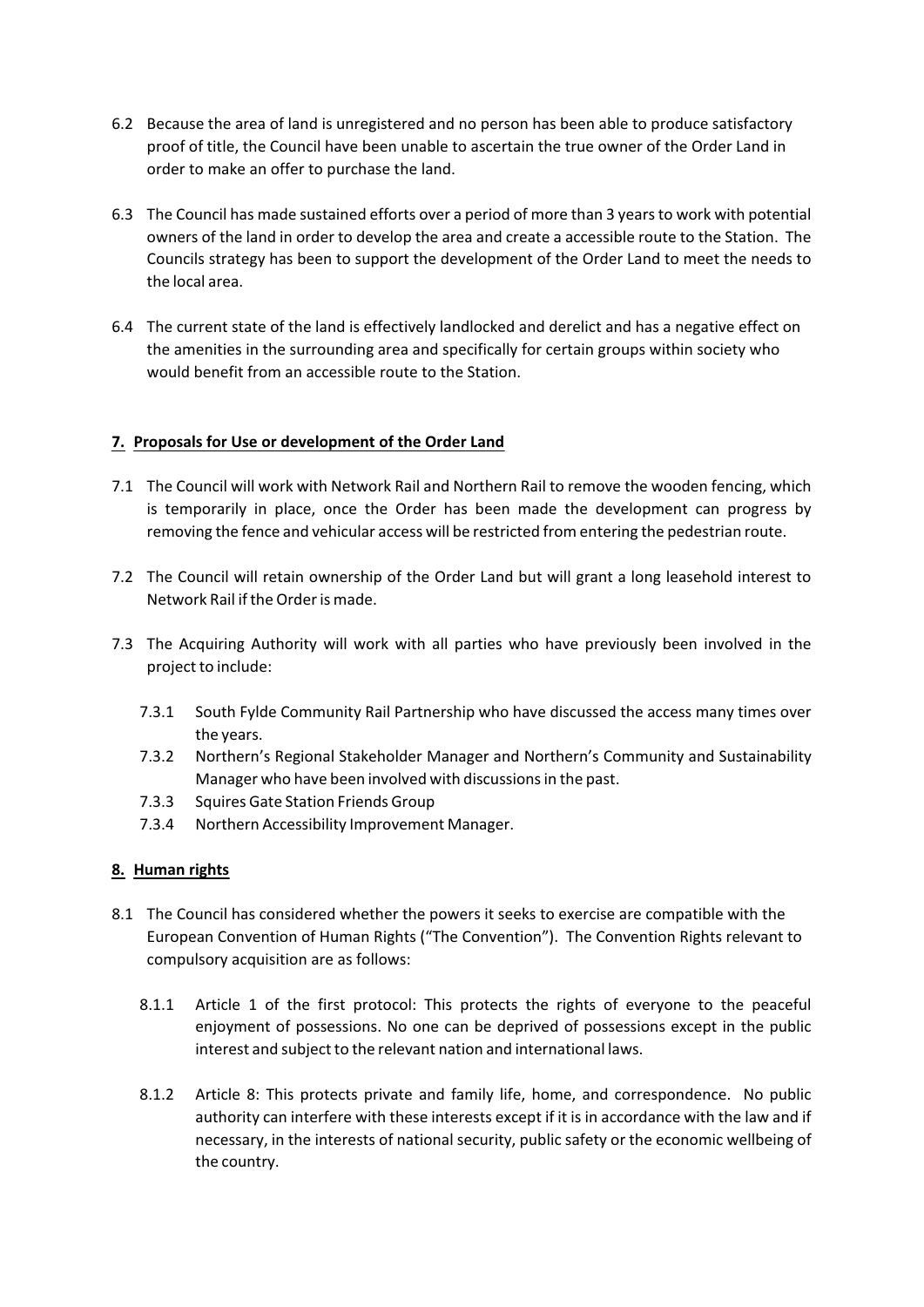- 8.1.3 Article 14: This protects the right to enjoy rights and freedoms in the Convention free from discrimination on any ground such as sex, race, colour, language, religion, political or other opinion, or national or social origin.
- 8.2 The Order would not interfere with any rights protected under articles 8 or 14. The order would engage the rights of the owner of the Order Land under article 1 of the first protocol, in that it would deprive them of possession of the land. However, the acquisition of the Order Land by the Council would be in the public interest because it would enable the provision of an accessible route to the Station, which would otherwise not be accessible to wheelchair users and others with mobility issues, and the compulsory purchase procedure is enshrined in statute and statutory instruments and is therefore in accordance with the law.

#### **9. Public Sector Diversity**

- 9.1 The Council has had due regard to its Equalities Duties as specified under section 149 of the Equality Act 2010 to date and will continue to do so throughout this matter.
- 9.2 The Council considers the Order to be compatible with the Public Sector Equality Duty and will not have a significant negative impact upon protected groups. Moreover, the purpose of the order is to promote the interests of persons who have a disability relating to mobility by enabling them to access the railway network at the Station.
- 9.3 The Public Sector Equality Duty has been considered in relation to information known about the Owner and will continue to be applied in future efforts to make contact with the Owner and throughout the compulsory purchase process.

#### **10. Other matters**

- 10.1 The Council is not aware of any special considerations that affect the Order Land.
- 10.2 Except for the need for the Order to be confirmed, there are no obstacles or prior consents which are necessary to obtain before the Order scheme can be implemented.
- 10.3 No Government department has expressed views about the proposed development of the Order Land.
- 10.4 There are no related orders, applications or appeals.
- 10.5 In the event of there being a public enquiry concerning the Order, the Council would anticipate referring to a plan showing the Order Land and specifications for the proposed works together with the Councils attempts to purchase the Order Land voluntarily.

#### **11.Conclusion**

11.1 The Council has made every effort to consult the relevant persons affected by the Order but unfortunately it has not been possible to confirm ownership of the relevant Land. As a result, the